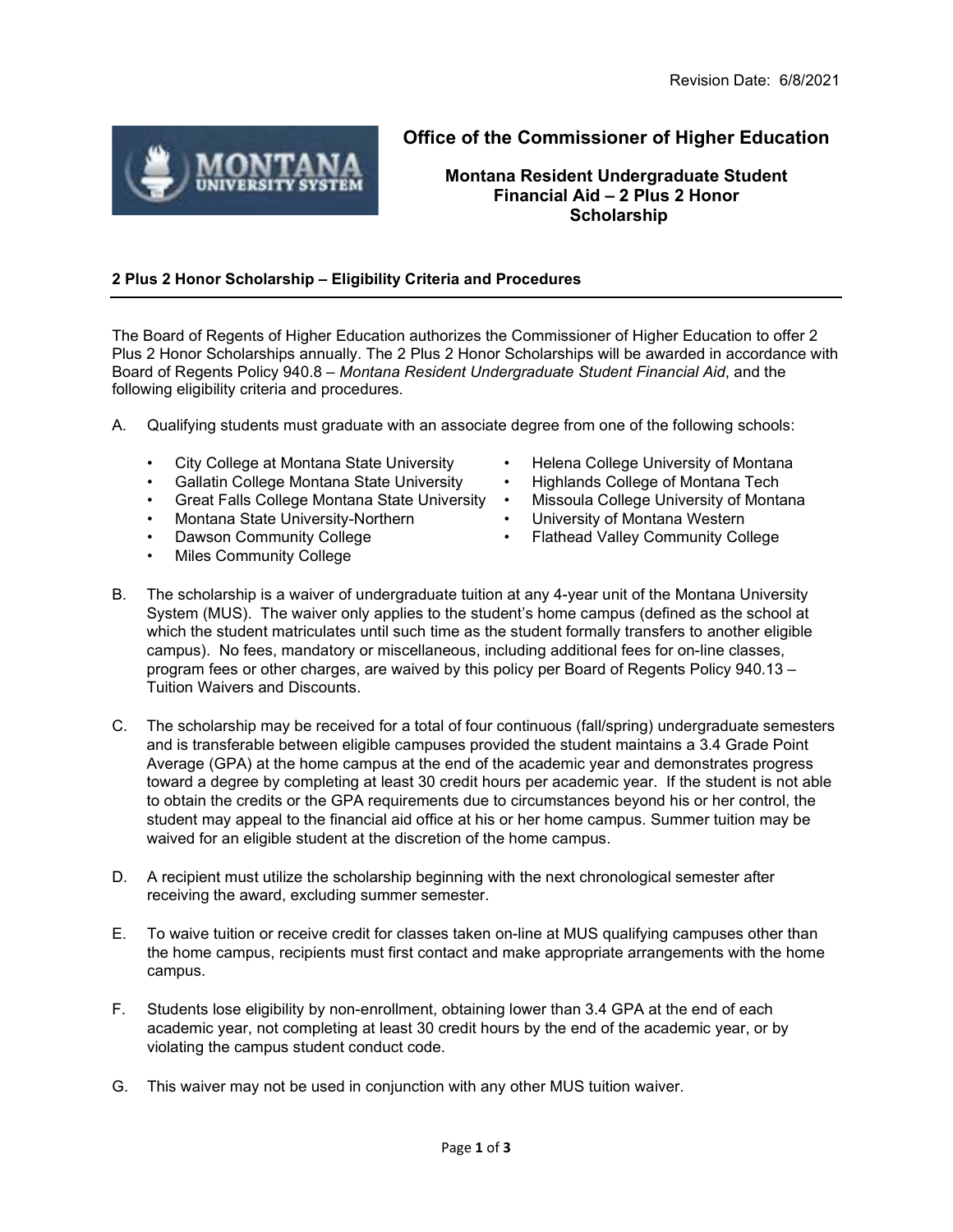- H. The number of scholarships awarded to graduates from each of the schools listed in Section A above is determined at the end of the academic year and is based on the number of associate degree graduates from each respective school per the following table:
	- Less than 40 graduates No scholarships
	-
	- 40 to 139 graduates 1 Scholarship
	- 240 to 339 graduates 3 Scholarships
	- 340 to 439 graduates 4 Scholarships
	- More than 440 graduates 5 Scholarships
	- 140 to 239 graduates 2 Scholarships<br>• 240 to 339 graduates 3 Scholarships<br>• 340 to 439 graduates 4 Scholarships
		-
		-
- I. A student is eligible to receive a 2 Plus 2 Honor Scholarship providing the student:
	- 1. has earned an associate degree from one of the schools listed in Section A with a minimum of 3.4 cumulative GPA;
	- 2. has been enrolled and in attendance at one of the schools listed under Board Policy a minimum of two semesters prior to graduating;
	- 3. has been accepted by, or is enrolled at an eligible 4-year MUS campus;
	- 4. is a United States citizen; and
	- 5. is a Montana resident for fee purposes, as established by Board of Regents Policy 940.1 Residency Policy.
- J. Eligible students must apply for the scholarship. An eligible student may only apply for a 2 Plus 2 Honor Scholarship from the school at which the student received his or her associate degree. Before the student can submit a 2 Plus 2 Honor Scholarship application, the student must first apply to and be accepted by one of the eligible 4-year campuses. A completed scholarship application, along with any required supplemental materials, must be submitted to the Office of the Commissioner of Higher Education (OCHE) by June 30 of the award year. Any student who does not submit the application and required supplemental materials by the deadline will not be eligible for the scholarship.
- K. Each school listed under Section A above shall provide a graduating class ranking list that includes each student's grade point average to OCHE no later than June 30 of the award year.
- L. OCHE will award scholarships based upon the applicant's cumulative GPA.
	- 1. In the event of ties, the student(s) with the greatest financial need will be awarded the scholarship(s). Need is defined as the lowest Expected Family Contribution (EFC) as determined by the Free Application for Federal Student Aid (FAFSA). This information will be based on the student's FAFSA the year the student graduates with his or her associate degree. If the student does not file a FAFSA, the student will be deemed to have no financial need. If there is still a tie, the tie will be broken by OCHE's evaluation of the applicants' responses to a standard essay question included with the application. In the event the student does not include a response to the essay question, the student will not be considered in this final step of the process.
	- 2. If the recipient of a 2 Plus 2 Honor Scholarship decides not to attend an eligible campus, the student must relinquish the scholarship at once. In such cases, the scholarship may be awarded to the next eligible student.

## M. ADMINISTRATION:

- 1. OCHE will develop and maintain appropriate procedures that enable the 2 Plus 2 Honor Scholarship to be administered in accordance with Board policy.
- 2. OCHE is charged with the central administration of the 2 Plus 2 Honor Scholarship.